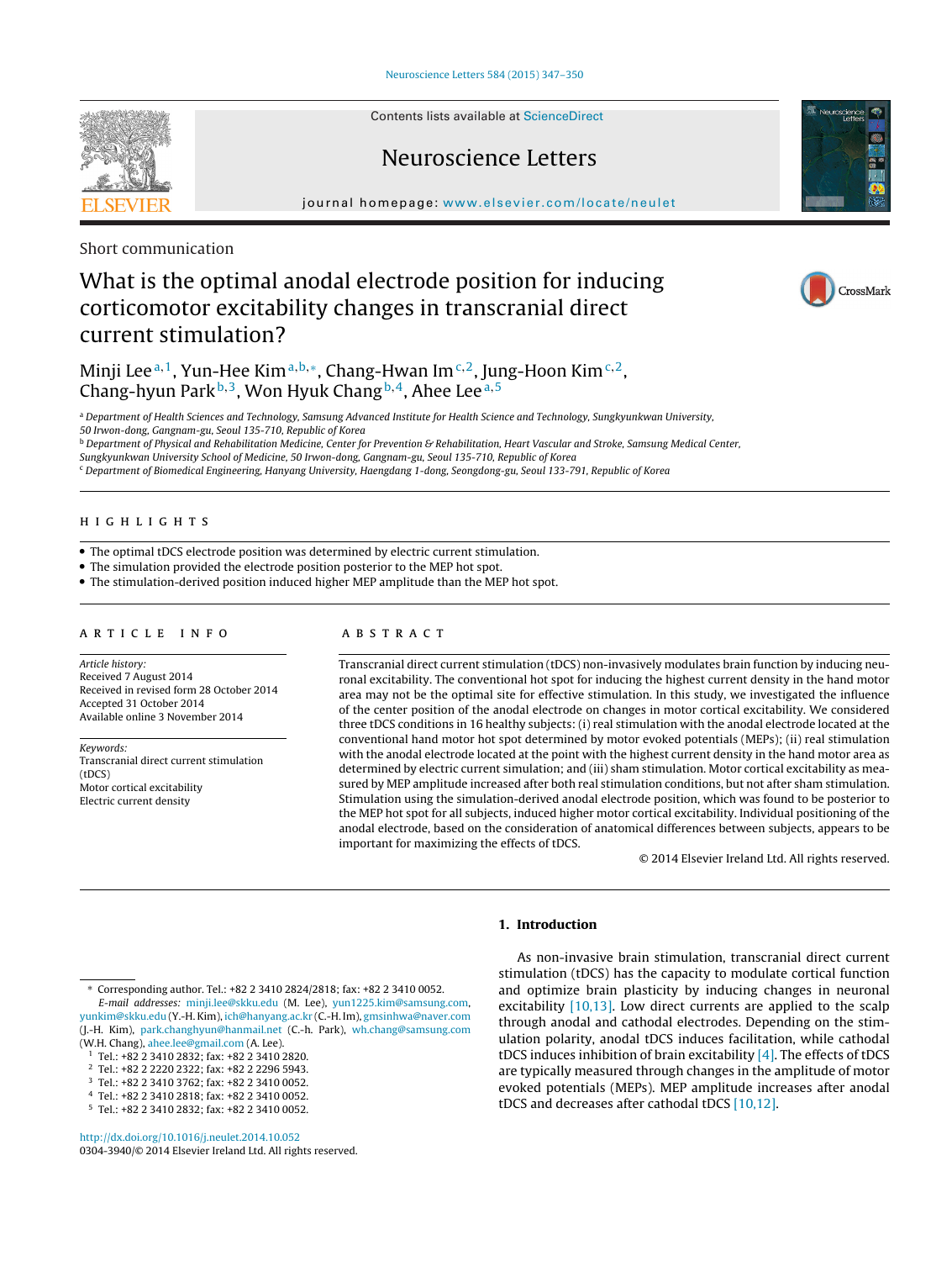tDCS offers an effective treatment to improve motor and cognitive function [\[1\],](#page-3-0) but further work is needed to establish optimal application methods. Numerous stimulation parameters can influence the efficacy of tDCS, including the placement, size, and type of electrodes, as well as the intensity and duration of stimulation. Modulation of these parameters can help streamline the focality and intensity of currents needed to target brain regions [\[5,17\].](#page-3-0) Simulation of electric currents based on computational head modeling is considered an effective means of selecting optimal stimulation parameters [\[2,8,16\].](#page-3-0) This method utilizes anatomical head images based on magnetic resonance imaging (MRI) data to observe changes in the electric field distribution depending on the modulation of stimulation parameters [\[3,11,15\].](#page-3-0)

Among various simulation parameters, the position of electrodes is potentially important for determining the effects of tDCS. The highest current may not be necessarily formed at the center of the anodal electrode, as the finite size of electrodes affects the electric field distribution near the stimulation site [\[7\].](#page-3-0) If the center of the anodal electrode does not correspond to the scalp point of the highest current density, the conventional hot spot (the scalp position from which a contralateral MEP of maximum amplitude and lowest threshold is obtained) may not be the optimal stimulation site.

In this study, we investigated changes in motor cortical excitability depending on the center position of the anodal electrode. We hypothesized that the conventional hot spot may not be the stimulation site for maximally facilitating motor cortical excitability in anodal tDCS. We searched for optimal anodal electrode position with electric current simulation, and then assessed whether stimulation over the simulation-derived site induced higher motor cortical excitability than stimulation over the conventional hot spot.

#### **2. Material and methods**

#### 2.1. Subjects

Sixteen young healthy subjects  $(26.2 \pm 2.1$  years, 10 males, and 6 females) participated in this study. They were randomly recruited among individual who satisfied inclusion criteria for the experiment. All reported no history of neurological or psychiatric disorders, and all were right handed as assessed by the Edinburgh handedness inventory [\[14\].](#page-3-0)

#### 2.2. Application of tDCS

The experiment was performed with a single-blinded crossover design. All subjects received tDCS using three different conditions, with a 24 h washout period between adjacent conditions: (i) real stimulation with the anodal electrode located at the conventional hand motor hot spot (MEP hot spot) (C1); (ii) real stimulation with the anodal electrode position identified by electric current simulation as the point with the highest current density in the hand motor area (simulation hot spot) (C2); and (iii) sham stimulation (C3). The order of conditions was randomized and counterbalanced across the subjects. The anodal electrode was located over the left hand motor area with different exact positions for each condition, and the position of the cathodal electrode was fixed at the right supraorbital area. We applied tDCS at 1 mA intensity for 20 min using a DC-STIMULATOR® (NeuroConn, Ilmenau, Germany). Direct currents were delivered through a saline-soaked pair of surface sponge,  $4.3 \times 4.3$  cm, rubber electrodes.

For C1, the hand motor hot spot was determined as the position displaying the lowest resting motor threshold when MEPs were recorded over the right first dorsal inter-osseous muscle during application of single-pulse transcranial magnetic stimulation (TMS) over the left hand motor area. We delivered TMS using a Magstim Rapid2 magnetic stimulator (Magstim, Cardiff, UK) with a 70-mm figure-eight-shaped coil. For C2, the simulation hot spot was positioned based on the simulation of local electric fields as described below. For C3, we used the same electrode positions as C1, and applied tDCS atthe same intensity during first 15 s, and then stopped the stimulation to deliver no more current for the remaining time [\[6\].](#page-3-0) MEP amplitude measurements were made without knowledge of treatment condition.

#### 2.3. Simulation of local electric fields for tDCS

#### Step1: acquisition of MRI data

For each subject, a 3D head model was generated from T1 weighted MRI data, which was acquired using a turbo field echo sequence (number of slices = 124, slice thickness = 1.60 mm, matrix size =  $512 \times 512$ , in-plane resolution = 0.47 mm  $\times$  0.47 mm) with a Philips ACHIEVA MR scanner (Philips Medical Systems, Best, The Netherlands).

#### Step 2: generation of a head model

The T1-weighted image was transformed to a 3D head model by creating a boundary element method model in CURRY (Neuroscan, Sterling, VA, USA). Electric fields were simulated over the 3D head model using COMETS® (Computation of electric field due to transcranial current stimulation, [http://www.COMETStool.com\)](http://www.COMETStool.com), which derives a current density distribution by considering individual anatomical differences in the components such as skin, skull, and brain in accordance with the principles of tDCS [\[18\].](#page-3-0)

Step 3: simulation of tDCS

With the 10–20 system applied over the 3D head model, 1 mA intensity electric fields were generated by tDCS through  $4.3 \times 4.3$  cm electrodes. The anodal electrode was located at one of 49 points around the MEP hot spot determined for C1, with the cathodal electrode positioned at the right supraorbital area. The position of the 49 points was decided by repeating an isotropic 4% shift in the coronal or sagittal direction from the MEP hot spot in the international 10–20 system. By changing anodal electrode position, we measured the current density at the hand motor area by averaging seven values within it. The position of the seven points was manually determined on the 3D head model. The seven points composing a hexagonal form (six points at the nodes of the hexagon and one point at the center of the hexagon) with equidistance between each other covered the hand motor area as compactly as possible. We selected the anodal electrode position that induced the highest current density in the hand motor area as the stimulation site for  $C2$ 

#### 2.4. Measurement of motor cortical excitability

We assessed the subjects' motor cortical excitability by measuring the amplitude and latency of contralateral MEPs evoked by TMS over the MEP hot spot before and after each stimulation for all stimulation conditions. The amplitude referred to the distance from the baseline to wave peak in microvolts, whereas the latency was defined as the period from the starting of single pulse TMS to the emergence of wave peak in miliseconds. MEPs were recorded five times, and each measure was computed as the average across the five trials. Provided the measures before and after stimulation, the improvement ratio was also calculated: (after stimulation–before stimulation)/before stimulation.

To infer whether there were differences in motor cortical excitability changes depending on the three stimulation conditions, we performed repeated measures ANOVA with two factors: the three stimulation conditions (C1–C3) and two time points (before and after stimulation). When appropriate, post hoc comparisons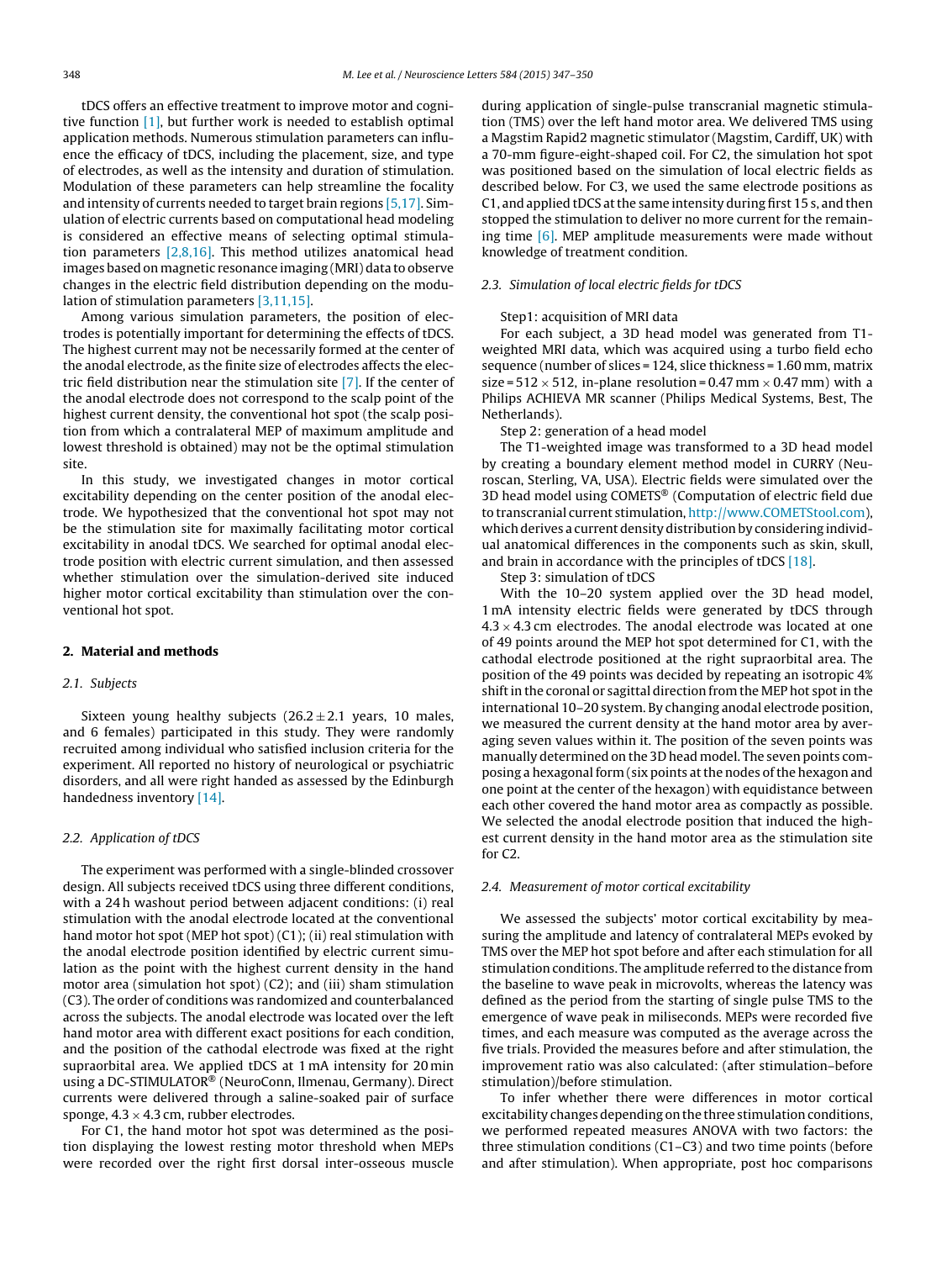

**Fig. 1.** (A) Anodal electrode position determined in each subject by electric current stimulation (stimulation hot spot; black dots) in relation to the hot spot measured by motor evoked potentials (MEP hot spot; white dots). In the inset, white dots indicate the anodal electrode, whereas blue dots mean the cathodal electrode on a 3D head model. (B) A comparison of current density induced in the hand motor area between the MEP hot spot and simulation hot spot. Error bars mean standard deviations. \*, statistical significance with p value <0.05. (For interpretation of the references to color in this figure legend, the reader is referred to the web version of this article.)

were carried out between the two time points for each stimulation condition and between each pair of conditions at each time point using paired sample t-tests. Statistical significance was determined at a p-value of 0.05 with a false discovery rate correction.

#### **3. Results**

#### 3.1. Simulation hot spot

The stimulation hot spot, determined as the position of the anodal electrode for C2, varied among the subjects. In relation to the MEP hot spot, the simulation hot spot was localized on the posterior in all subjects (Fig. 1A). The average current density at the hand motor area was higher by 11.7% for stimulation on the simulation hot spot than on the MEP hot spot ( $t = -5.186$ ,  $p < 0.001$ , Fig. 1B).

#### 3.2. Comparison of motor cortical excitability changes

There was an interaction between the three stimulation conditions and two time points in the amplitude of MEPs  $(F = 7.459,$  $p = 0.006$ ). MEP amplitude increased after stimulation for both real stimulation conditions (C1 and C2) (C1:  $t = -3.959$ ,  $p < 0.001$ ; C2:  $t = -4.488$ ,  $p < 0.001$ ). There was no difference between the three stimulation conditions before stimulation ( $F = 0.005$ ,  $p = 0.995$ ), but MEP amplitude for C2 was higher than for C1 ( $t = -2.699$ ,  $p = 0.017$ ) as well as for C3 ( $t = 3.546$ ,  $p = 0.003$ ) after stimulation (Fig. 2A, [Table](#page-3-0) 1). The improvement ratio of MEP amplitude was higher for both real stimulation conditions (C1 and C2) than for the sham stimulation condition (C3) (C1 vs. C3:  $t = 2.715$ ,  $p = 0.016$ ; C2 vs. C3:  $t = 3.684$ ,  $p = 0.002$ ), and was also higher for C2 than for C1  $(t = -2.689, p = 0.017)$  (Fig. 2B). There was no interaction effect for MEP latency in repeated measure ANOVA.

#### **4. Discussion**

We observed different effects of tDCS on motor cortical excitability depending on the position of the anodal electrode. Motor cortical excitability was better modulated when applying anodal tDCS over a simulation-derived stimulation site posterior to the conventional hot spot.

For the simulation of electric currents generated by tDCS, anatomical differences such as skull thickness, subcutaneous fat levels, and cerebrospinal fluid density have been considered [\[9\].](#page-3-0) Due to the individual anatomical differences, we found that electric fields were differently generated even for the same stimulation site, and the anodal electrode position for generating maximal current density in the hand motor area varied between subjects.



**Fig. 2.** Comparisons of (A) changes and (B) improvement ratio of the amplitude of motor evoked potentials between three stimulation conditions. Error bars mean standard deviations. \*, statistical significance with  $p < 0.05$  with a false discovery rate correction. +, significance trend with  $p < 0.05$  without a false discovery rate correction.